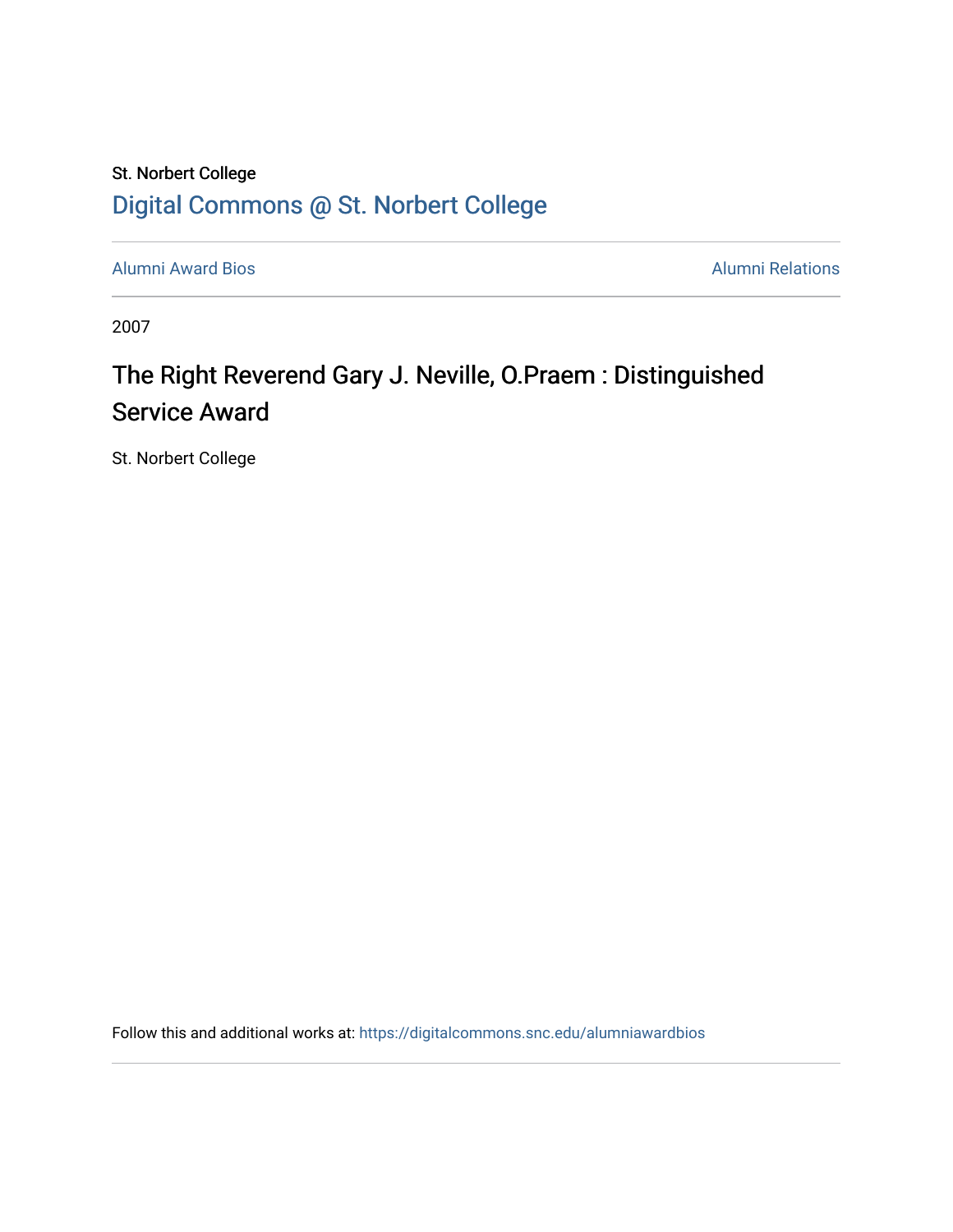

 $\geq$  [Alumni](https://www.snc.edu/alumni/)  $\geq$  [Alumni Awards](https://www.snc.edu/alumni/awards/)  $\geq$  2007 Distinguished Service Award A

## [Alumni](https://www.snc.edu/alumni/index.html)

[Events & Reunions](https://www.snc.edu/alumni/event/index.html) [Behind the Arch](https://www.snc.edu/alumni/event/behindthearch/) [Benefits and Services](https://www.snc.edu/alumni/benefits.html) [Get Involved](https://www.snc.edu/alumni/getinvolved.html) [Give to SNC](http://giving.snc.edu/) [Alumni Awards](https://www.snc.edu/alumni/awards/index.html) [Past Recipients](https://www.snc.edu/alumni/awards/recipients.html) [Knight Lights](https://www.snc.edu/alumni/knightlights/index.html) [Alumni-Owned](https://www.snc.edu/alumni/directory/index.html) [Businesses Network](https://www.snc.edu/alumni/directory/index.html) [Alumni Board](https://www.snc.edu/alumni/alumniboard.html) [Student Alumni](https://www.snc.edu/alumni/saa.html) [Ambassadors](https://www.snc.edu/alumni/saa.html) [Staff](https://www.snc.edu/alumni/contactus.html)

## 2007 Distinguished Service Award The Right Reverend Gary J. Neville, O.Praem '73

In 2003, Fr. Gary Neville was elected to a nine-year term as Abbot of St. Norbert Abbey. Like so many changes and challenges in his life as a Norbertine, this was both an unexpected and unwanted one. Abbot Neville's overriding desire throughout his career has been to be a teacher and priest; yet, his special talents have been recognized and utilized as he has served a variety of administrative positions in schools and in the Norbertine religious community. As he says, these "were not positions that I sought, but were ones that I was asked to accept. In all cases, they gave me the opportunity and the challenge to stretch myself and my gifts."

Well, "stretch" he has! Academically, he graduated Cum Laude from St. Norbert College with an English major. He went on to earn a Master of Divinity degree from Chicago's Catholic Theological Union, and a Master's Degree and a PhD/JCD in Canon Law from Canada's St. Paul University and the University of Ottawa. His love of teaching was nourished for nearly 20 years as an English instructor at Premontre High School/Notre Dame Academy, and at Catholic Theological Union in Chicago. To Abbot Neville, "Teaching young minds is a sacred responsibility, and it gives one the opportunity to impact, to influence the future more often in ways that one may never know." His abiding love of literature and his particular teaching style were greatly influenced by his English professors, Bob Boyer and Ken Zahorski.

Does being a book store manager eventually lead to being Abbot? Well, that was just one of Abbot Neville's assignments, in addition to teaching English and Theology, while he was at Premontre High School. How about being Vice-Principal, Registrar, English Department Chairperson, Forensics Coach; or being responsible for hiring and evaluating teachers, student and teacher scheduling, development of curriculum?

Since those first days at Premontre, Abbot Neville's career has included nearly 20 years as a Canonical Consultant for several religious communities, being Matrimonial Tribunal Judge for the Diocese of Green Bay, Member of St. Norbert College's Board of Trustees; a Member of the Corporate Boards of Delaware's Archmere Academy, Catholic Theological Union and Notre Dame de la Baie Academy. In 2006, he was elected First Definitor of the Norbertine Order, a position that made him a member of the world-wide Norbertine Order's Abbot General's Council and, in effect, "second in command."

As busy as Abbot Neville is, he still finds time to pursue a deep interest in photography and to read as much as he can, with his likes varying from theology and spirituality to who-done-it novels.